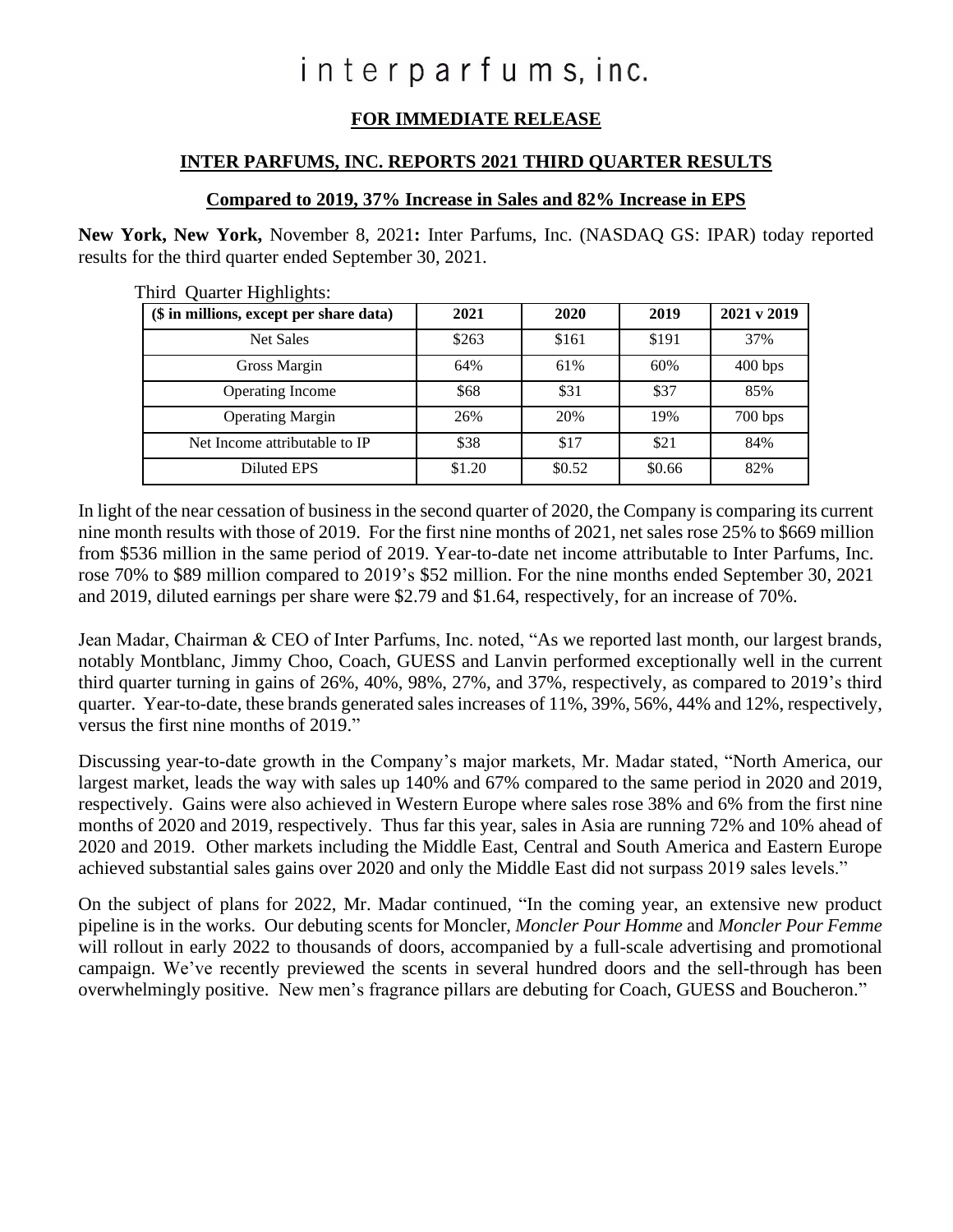He continued, "Over the years, we've gotten excellent mileage from brand extensions and that's what we are looking for in 2022 when we introduce flankers for Montblanc *Legend*, the Coach women's signature scent, Jimmy Choo's *I Want Choo,* GUESS *Bella Vita*, and Lanvin *Éclat d' Arpège*. Of course, two of the leading growth catalysts arise from our newly signed license for Ferragamo, which went effective on October 1, 2021, and the addition of the Donna Karan and DKNY fragrance brands that commences next July."

Russell Greenberg, Executive Vice President and CFO noted, "In many respects, the third quarter was exceptional. The intensity and duration of our sales rebound was far better than we could have anticipated and for that reason, we raised 2021 guidance three times. Since we postponed most of the 2020 product launches until 2021, we had sufficient inventory, despite supply chain disruptions, to meet strong demand and achieve outstanding top line growth. While the weakness in the dollar relative to the euro would normally depress gross margin, product mix changed that equation. Our current third quarter had a larger proportion of sales of high margin new products that more than offset the negative currency effect."

He went on to say, "Since sales exceeded expectations throughout 2021, our year-to-date promotion and advertising expense included in selling, general and administrative only aggregated 14.2% of net sales, well below 17.3% in 2019. This enabled us to achieve a year-to-date operating margin of nearly 24%."

#### **Guidance**

Mr. Greenberg pointed out, "The holiday season started earlier this year as our customers placed much of their requirements for delivery in the third rather than the fourth quarter to lessen the effect of supply chain issues. As previously reported, for the full year, we have budgeted 21% of net sales for promotion and advertising expense, or approximately \$170.1 million based upon on current guidance, implying \$95 million in the fourth quarter. The big push in promotion and advertising is now underway and will continue throughout the fourth quarter with major campaigns throughout the world to support retail sell-through during the holiday season for our leading brands and recent product launches. By making this monumental investment in advertising and promotion encompassing print and broadcast media as well as online advertising and billboards, we expect large scale reorders in the coming year accompanied by a significant gain in market share. As a reminder, we expect 2021 net sales of approximately \$810 million, resulting in diluted net income per share of \$2.35. Guidance assumes that the average dollar/euro average exchange rate remains at current levels and there is no significant resurgence of the COVID-19 pandemic. We are planning to release initial 2022 guidance later this month."

Mr. Greenberg continued, "We closed the third quarter with working capital of \$491 million, including approximately \$324 million in cash, cash equivalents and short-term investments, and a working capital ratio of 3.3 to 1. The \$126.6 million of long-term debt relates to the Interparfums SA headquarters acquisition, which was financed by a 10-year  $E120$  million (approximately \$139 million) bank loan. Cash provided by operating activities aggregated \$101.3 million for the nine months ended September 30, 2021, as compared to cash used in operating activities of \$20.2 million for the corresponding period of the prior year."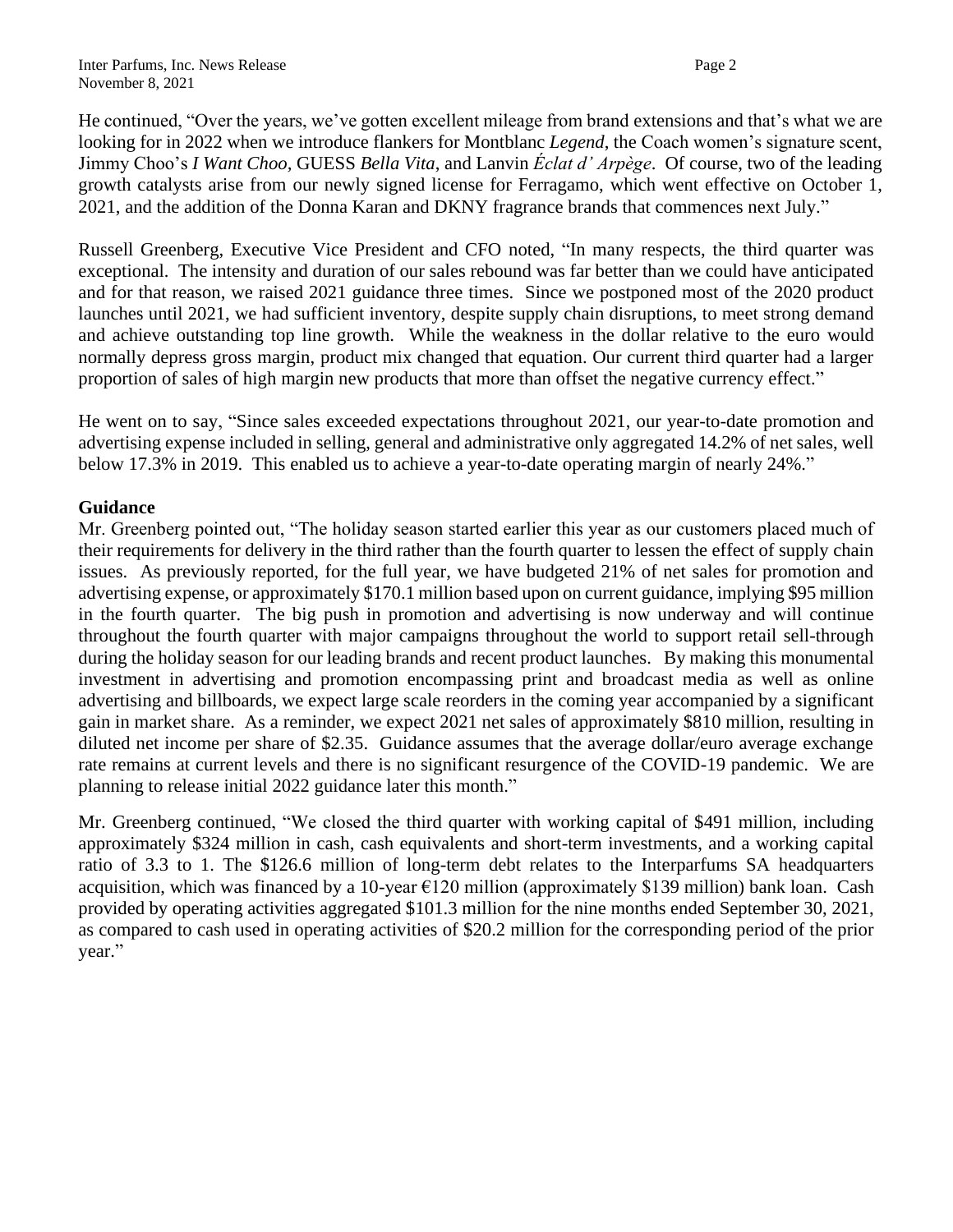## **Dividend**

The Company's regular quarterly cash dividend of \$0.25 per share will be paid on December 31, 2021 to shareholders of record on December 15, 2021.

# **Conference Call**

Management will conduct a conference call to discuss financial results and business developments at 11:00 AM ET on Tuesday, November 9, 2021. Interested parties may participate in the call by dialing (201) 493- 6749; please call in 10 minutes before the conference call is scheduled to begin and ask for the Inter Parfums call. The conference call will also be broadcast live over the Internet. To listen to the live call, please go to [www.interparfumsinc.com](http://www.interparfumsinc.com/) and click on the Investor Relations section. If you are unable to listen live, the conference call will be archived and can be accessed for approximately 90 days at Inter Parfums' website.

Founded in 1982, Inter Parfums, Inc. develops, manufactures and distributes prestige perfumes and cosmetics as the exclusive worldwide licensee for Abercrombie & Fitch, Anna Sui, Boucheron, Coach, Dunhill, Ferragamo Graff, GUESS, Hollister, Jimmy Choo, Karl Lagerfeld, Kate Spade, MCM, Moncler, Montblanc, Oscar de la Renta, S.T. Dupont and Van Cleef & Arpels. Inter Parfums is also the owner of Lanvin fragrances and the Rochas brand. Through its global distribution network, the Company's products are sold in over 120 countries.

Statements in this release which are not historical in nature are forward-looking statements. Although we believe that our plans, intentions and expectations reflected in such forward-looking statements are reasonable, we can give no assurance that such plans, intentions or expectations will be achieved. In some cases you can identify forward-looking statements by forward-looking words such as "anticipate," "believe," "could," "estimate," "expect," "intend," "may," "should," "will," and "would," or similar words. You should not rely on forward-looking statements, because actual events or results may differ materially from those indicated by these forward-looking statements as a result of a number of important factors. These factors include, but are not limited to, the risks and uncertainties discussed under the headings "Forward Looking Statements" and "Risk Factors" in Inter Parfums' annual report on Form 10-K for the fiscal year ended December 31, 2020 and the reports Inter Parfums files from time to time with the Securities and Exchange Commission. Inter Parfums does not intend to and undertakes no duty to update the information contained in this press release.

| Contact at Inter Parfums, Inc.<br>$-0r-$<br>Russell Greenberg, Exec. VP & CFO<br>$(212)$ 983-2640<br>rgreenberg@interparfumsinc.com<br>www.interparfumsinc.com | <b>Investor Relations Counsel</b><br>The Equity Group Inc.<br>Devin Sullivan (212) 836-9608/dsullivan@equityny.com<br>Linda Latman $(212)$ 836-9609/llatman@equityny.com<br>www.theequitygroup.com |
|----------------------------------------------------------------------------------------------------------------------------------------------------------------|----------------------------------------------------------------------------------------------------------------------------------------------------------------------------------------------------|
|----------------------------------------------------------------------------------------------------------------------------------------------------------------|----------------------------------------------------------------------------------------------------------------------------------------------------------------------------------------------------|

See Accompanying Tables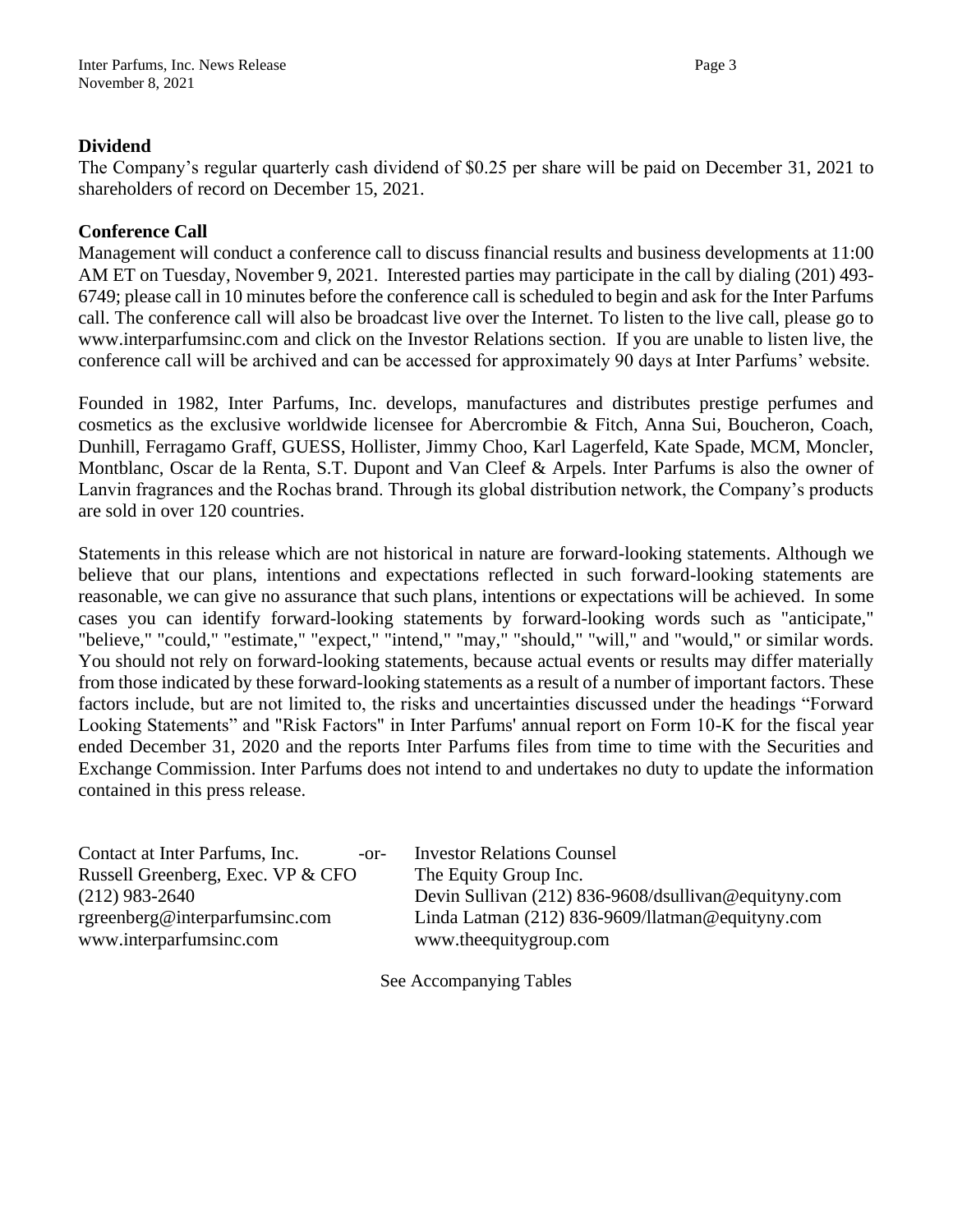# *CONSOLIDATED STATEMENTS OF INCOME*

#### (In thousands except per share data) *(Unaudited)*

|                                                                                                                            | Three Months Ended<br>September 30, |                                 |    | Nine Months Ended<br>September 30, |               |                                      |              |                          |
|----------------------------------------------------------------------------------------------------------------------------|-------------------------------------|---------------------------------|----|------------------------------------|---------------|--------------------------------------|--------------|--------------------------|
|                                                                                                                            |                                     | 2021                            |    | 2020                               |               | 2021                                 |              | 2020                     |
| Net sales                                                                                                                  | \$                                  | 262,696                         | \$ | 160,637                            | \$            | 668,797                              | \$           | 354,967                  |
| <b>Cost of sales</b>                                                                                                       |                                     | 95,269                          |    | 63,439                             |               | 243,772                              |              | 141,883                  |
| <b>Gross margin</b>                                                                                                        |                                     | 167,427                         |    | 97,198                             |               | 425,025                              |              | 213,084                  |
| Selling, general and administrative expenses                                                                               |                                     | 99,788                          |    | 65,841                             |               | 262,379                              |              | 169,471                  |
| <b>Impairment</b> loss                                                                                                     |                                     |                                 |    |                                    |               | 2,393                                |              |                          |
| Income from operations                                                                                                     |                                     | 67,639                          |    | 31,357                             |               | 160,253                              |              | 43,613                   |
| Other expenses (income):<br>Interest expense<br>(Gain) loss on foreign currency<br>Interest income<br>Other income expense |                                     | 1,697<br>(613)<br>(233)<br>(36) |    | 148<br>891<br>(393)                |               | 3,344<br>(2,169)<br>(1,388)<br>(135) |              | 1,510<br>(76)<br>(2,154) |
|                                                                                                                            |                                     | 815                             |    | 646                                |               | (348)                                |              | (720)                    |
| Income before income taxes                                                                                                 |                                     | 66,824                          |    | 30,711                             |               | 160,601                              |              | 44,333                   |
| Income taxes                                                                                                               |                                     | 16,997                          |    | 8,859                              |               | 45,112                               |              | 12,165                   |
| Net income                                                                                                                 |                                     | 49,827                          |    | 21,852                             |               | 115,489                              |              | 32,168                   |
| Less: Net income attributable to the<br>noncontrolling interest                                                            |                                     | 11,511                          |    | 5,314                              |               | 26,854                               |              | 8,688                    |
| Net income attributable to<br>Inter Parfums, Inc.                                                                          | \$                                  | 38,316                          | \$ | 16,538                             | $\mathcal{L}$ | 88,635                               | $\mathbb{S}$ | 23,480                   |
| Earnings per share:                                                                                                        |                                     |                                 |    |                                    |               |                                      |              |                          |
| Net income attributable to Inter Parfums,<br>Inc. common shareholders:<br>Basic<br>Diluted                                 |                                     | \$1.21<br>\$1.20                |    | \$0.52<br>\$0.52                   |               | \$2.80<br>\$2.79                     |              | \$0.74<br>\$0.74         |
| Weighted average number of shares<br>outstanding:                                                                          |                                     |                                 |    |                                    |               |                                      |              |                          |
| Basic<br>Diluted                                                                                                           |                                     | 31,659<br>31,807                |    | 31,533<br>31,619                   |               | 31,648<br>31,793                     |              | 31,531<br>31,651         |
| Dividends declared per share                                                                                               |                                     | \$0.25                          |    |                                    |               | \$0.75                               |              | \$0.33                   |